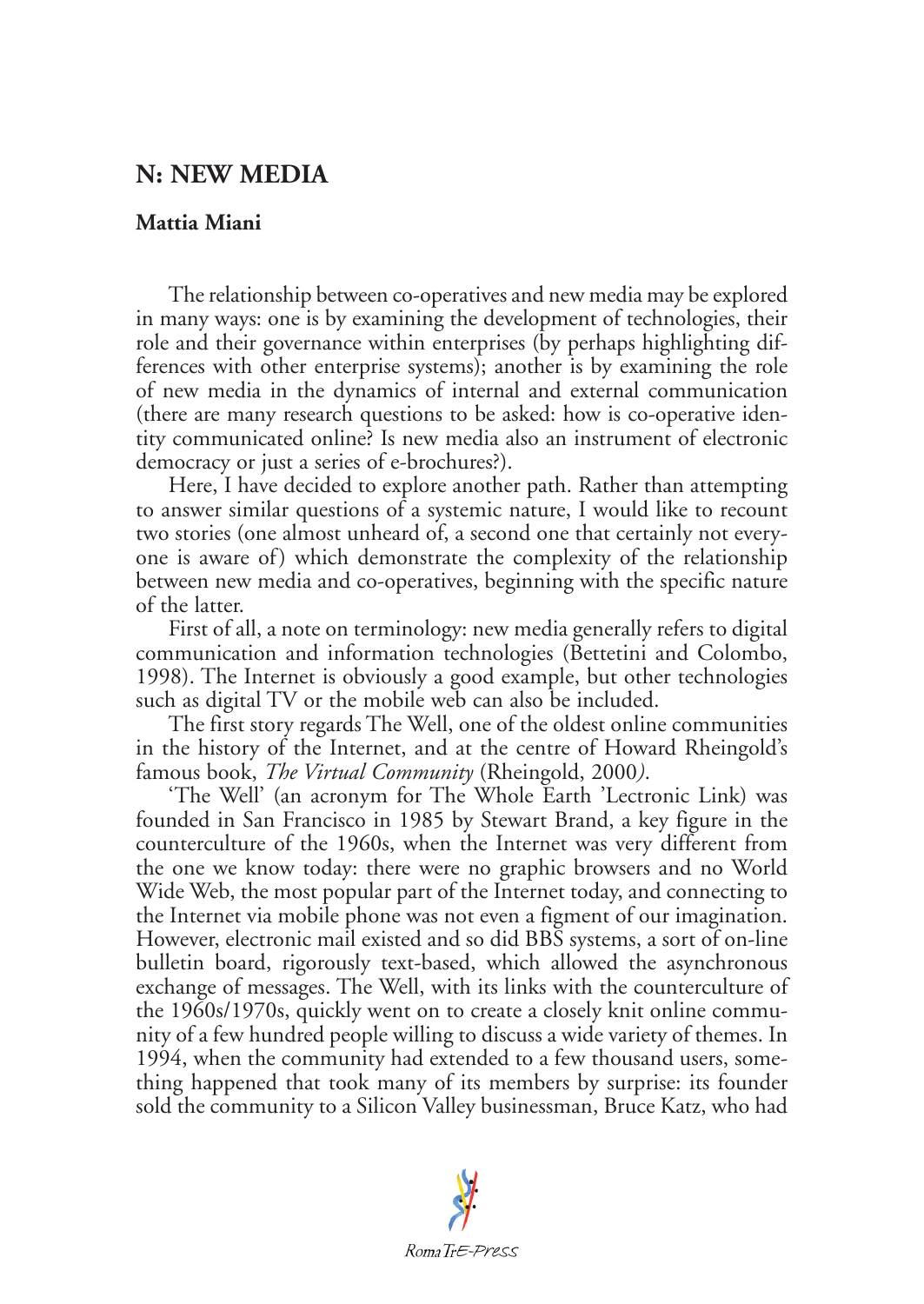great plans for The Well and also owned 50% of shares: he wanted to create a community that could consist of hundreds of thousands of users as a base for big commercial operations. The net-economy boom was about to start and at the time users were the most precious asset for boosting company valuations. There was nothing wrong with Katz's plans, but this situation did not please many of The Well's most loyal users, who feared that their community would lose its original identity.

To resolve this situation and create a new community in which a limited number of people could carry out high-quality conversations without running the risk of being 'sold', Rheingold and a group of other users came up with the idea of establishing a co-operative-based virtual community. This new community, which was launched in 1995, was called The River.

Rheingold, in an article written in October 1995, explained how this came about: 'we argued for weeks, then raised thirty thousand dollars from three hundred people in six days, incorporated as a California co-operative corporation, bought a computer, found a place to put it, connected it to the Internet, installed computer conferencing software, and started having conversations' (Rheingold, 1995). Up to a few years ago, on the home page of The River ([<www.river.org](www.river.org)>, now offline), you could read the co-operative's mission: 'the River is an open, self-governing, uncensored, economically sustainable, computer conferencing system.' The experiment lasted a few years and then disappeared. Competition from the web and emerging social media was too strong.

The Well is certainly not the first Internet community to be sold. Recently, Craigslist was sold to the online auction giant, eBay, MySpace to Fox and Flickr to Yahoo! (already an expert in these integrations having bought out Geocities and eGroups in the past). It should be noted, at least in the American system, that participants in these online communities have little control over their personal data and can really be 'sold'. In 2001, for example, the famous politics portal, Voter.com, once it closed, put its list of members and their party affiliation up for sale (Pressman, 2001).

I would like to make one more point about The Well. Its trials and tribulations did not end with it being sold to a private investor. The community was resold for 5 million dollars in 1999 to Salon Media Group, the editor of an online magazine of the same name ([<www.salon.com](www.salon.com)>, [accessed on 25 Mar. 2016]). At the time, it had 6000 users. Under the aegis of Salon Media, the subscribing members of the community continued to decrease and the company was forced to look for a buyer. Unfortunately, at this point of its history, The Well did not appeal to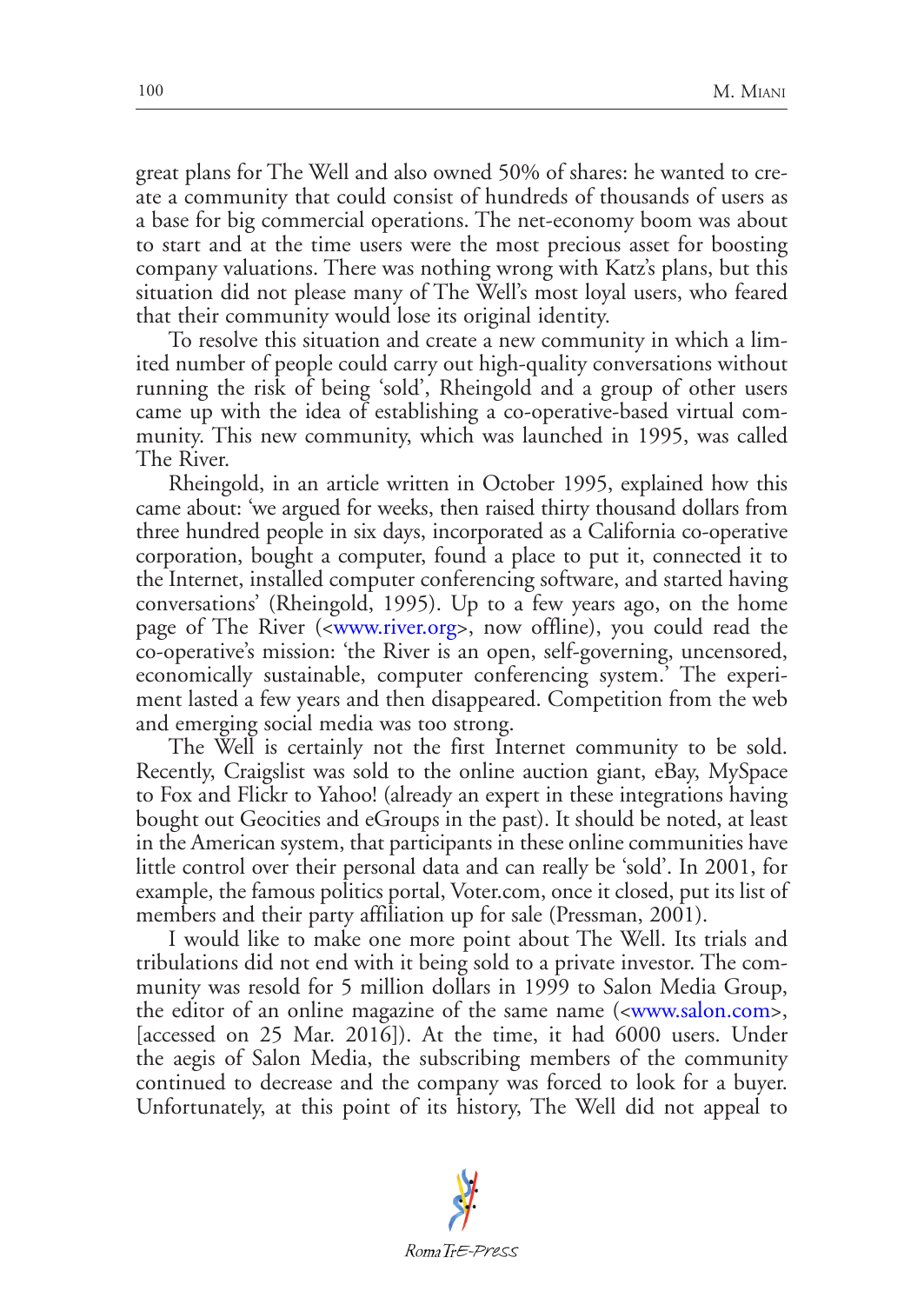anyone. In the end, it was saved from oblivion by another user buy-out, if that is what we can call it. In September 2012, Salon sold The Well to a new company specially created for the purpose, The Well Group Inc. (The Well, 2012). The new company was set up by a group of eleven investors who were all original members of the community. The sale price was 400,000 dollars, a bargain considering its past glory. Here, the epilogue was very different from that of The River. As a joint-stock company, the users have no say in matters even if they pay an annual subscription to the community which is still operational at the address <<www.well.com>> (accessed on 16 May 2016). The paradox is that with the same amount it could easily be self-managed.

What is the moral of this first story? The co-operative form, at least in theory, can meet the needs of users to create and manage spaces for interaction which are free of commercial influences in a sustainable way.

The second story concerns the .coop domain. In 2000, ICANN, the American corporation responsible for the allocation of IP addresses (domain names) decided to add new top-level names to the classic ones, .com, .net., .org, .edu, and the various top-level domains for countries (for example, .it). At the time, this was seen as a revolutionary development and during this period, new domains were created such as .biz and .info, .museum, etc.

The National Co-operative Business Association (NCBA) made the most of the opportunity and presented a proposal to add the domain name .coop. Its proposal was successful and in 2002, the new top-level domain name was created for registering co-operative enterprises and their affiliates worldwide. The initiative was an interesting attempt to demonstrate co-operative identity online using an Internet address. What happened? Like many of the domains created in 2002, diffusion of the .coop domain is still rather limited. If we look at the statistics available on the website <[www.directory.coop>](www.directory.coop) (data as of November 2014), we can see that most registrations are made by Americans, with a total of 2319. Another 890 registrations come from the United Kingdom, 488 from France, 311 from Spain and 297 from Italy. Outside Europe, the country with the most registrations is Japan with 163 domain names. In all, <[www.directory.coop>](www.directory.coop) lists just under 6000 domains. This is a very small number if we consider that the domain .biz which was created at the same time as .coop and is not hugely widespread has over 2 million registrations (Zooknic, 2008). The .coop figures are even lower if we consider that many companies register to protect themselves from attempts to appropriate their brand, and in this case there is no active website linked to the registered domain, which is dormant.